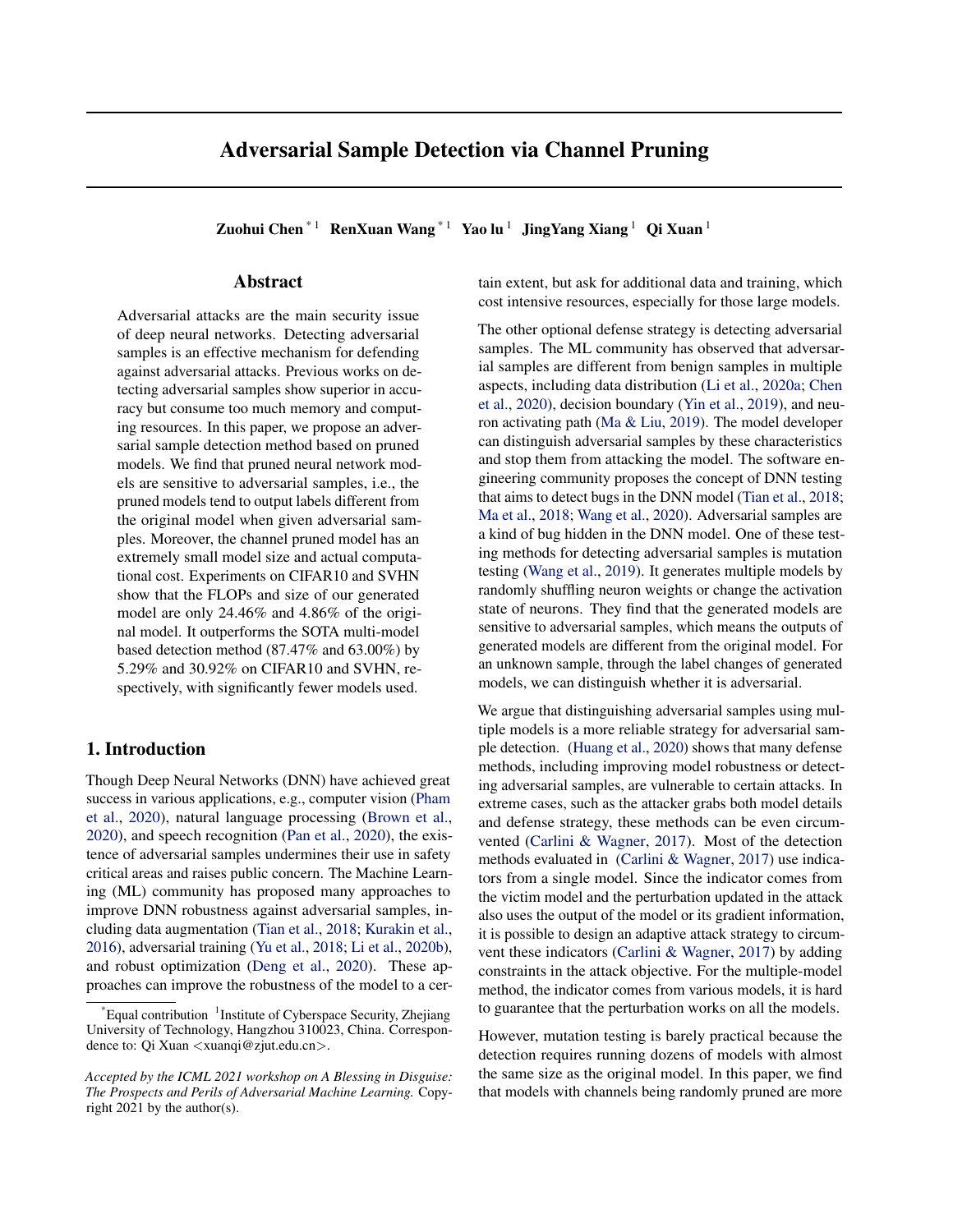

Figure 1. The outputs of benign sample and adversarial sample.

sensitive to adversarial samples. Moreover, pruning also reduces the model size, making the detection feasible in practice. Through experiments on CIFAR10 and SVHN, we proved the effectiveness of our method. It can detect 92.76% and 93.92% adversarial samples on CIFAR10 and SVHN, with 29.24 and 30.68 pruned models that are only 24.46% and 4.86% the size of the original models, respectively.

## 2. Related Works

As far as we know, Model Mutation Testing (MMT) [\(Wang](#page-4-0) [et al.,](#page-4-0) [2019\)](#page-4-0) is the only approach to detect adversarial samples using multiple completely different models (not part of the original model). The other multi-model detection methods use models intercepted from the original model [\(Wang](#page-4-0) [et al.,](#page-4-0) [2020\)](#page-4-0). The authors propose to build sub-models with the parameters and structure inherited from the original model and use them to detect adversarial samples. The number of sub-models can be as many as the number of intermediate layers of the original model. They argue that a normal sample should be predicted with increasing confidence, which reflects on the output of sub-models. Their method needs to retrain an output layer based on the inherited layers, but the inherited layers are frozen during training. In MMT [\(Wang et al.,](#page-4-0) [2019\)](#page-4-0), the authors propose to generate mutated models through four operators, namely weights fuzzing, weights shuffling, neuron switch, and neuron activation inverse. The operators will not cause a significant decrease in accuracy, but the generated models are sensitive to adversarial samples. Their method usually takes dozens of models to complete one detection.

## 3. Method

We detect adversarial samples by the outputs of pruned models. As shown in Figure 1, a benign sample with the label burger is still burger in most outputs of additional models, but an adversarial sample makes these models output various labels, e.g., cat, bicycle, bear. Because pruning and training rebuild the decision boundary of the pruned model, making it different from the original model. The diversity of outputs can be measured with Label Change Rate (LCR) and used to identify adversarial samples, which is defined as

$$
\varsigma = \frac{\sum_{s \in S} E(f(x), s(x))}{|S|},\tag{1}
$$

where x is the input,  $f(x)$  is the original model output,  $s(x)$ is the pruned-model output,  $|S|$  is the size of used pruned models, C is the number of classes, and  $E(\cdot)$  is defined as

$$
E(x, y) = \begin{cases} 0 \text{ if } x = y, \\ 1 \text{ otherwise.} \end{cases}
$$
 (2)

Instead of using the original model structure and parameters, we exploit random channel pruning to produce submodels. Compared with the mutated models in Wang et al.'s work [\(Wang et al.,](#page-4-0) [2019\)](#page-4-0), the pruned model has a smaller size and is more sensitive to adversarial samples, which means our method requires fewer models and is also faster. Channel pruning usually evaluates the importance of different channels of a DNN layer and removes all the input and output connections of the unimportant channels [\(Gao et al.,](#page-4-0) [2018;](#page-4-0) [He et al.,](#page-4-0) [2017;](#page-4-0) [Zhuang et al.,](#page-4-0) [2018\)](#page-4-0). The advantages of channel pruning include reduction of actual parameters and increase of inference speed. Model pruning aims to find the smallest model with the least accuracy loss, while our work focuses on generating a model set for detection. Thus we use random channel pruning to find a set of small models with accuracy close to the original model.

In order to reduce the computational cost while ensuring the pruned models' accuracy and diversity, we set a fixed overall pruning rate for each model and assign a random number of channels that need to be pruned in each layer. Specifically, every several layers with the same number of channels are divided into a group. A group has an overall pruning rate (e.g., 50%) and layers in a group will be assigned with two random pruning rates (e.g., 30% and 20%), while the sum of which equals the overall pruning rate.

A straightforward way to calculate LCR is using the fixedsize sampling test, i.e., adopting a fixed number of models and counting the outputs that are different from the original model. To reduce the computational cost, we use the Sequential Probability Ratio Testing [\(Wald,](#page-4-0) [2004\)](#page-4-0) (SPRT) to detect adversarial samples dynamically. The mutual exclusive hypothesis in the testing is

$$
H_0: pr(x) \geq \varsigma_h,
$$
  
\n
$$
H_1: pr(x) \leq \varsigma_h,
$$
\n(3)

where  $\varsigma_h$  is a threshold determined by the LCR of benign samples (calculated by Eq.  $(1)$ ). SPRT runs the pruned model successively and calculate the probability ratio pr by

$$
pr = \frac{p_1^z (1 - p_1)^{n - z}}{p_0^z (1 - p_0)^{n - z}},
$$
\n(4)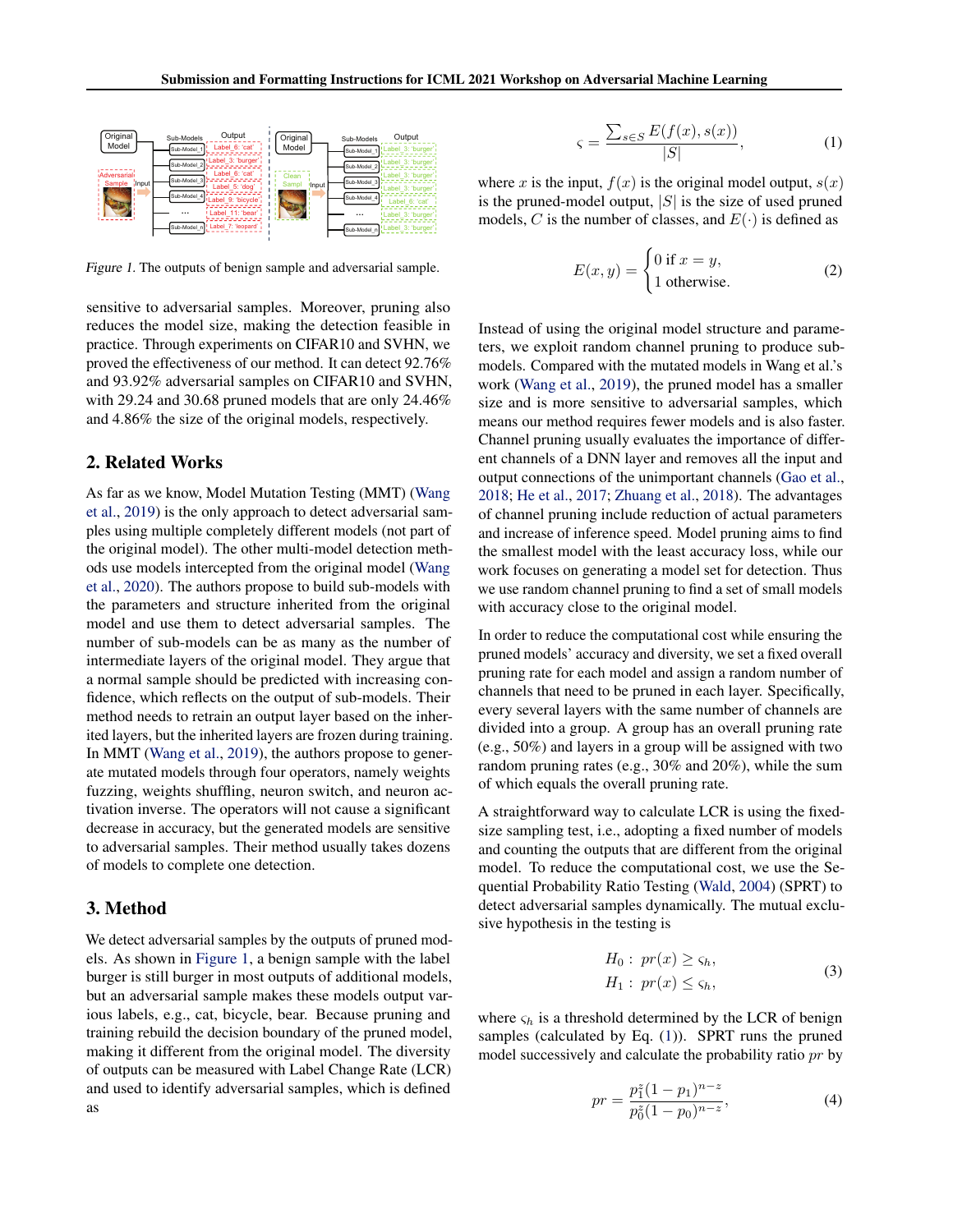<span id="page-2-0"></span>Table 1. Channel Pruning Rate of Different Groups.

| Number of Channels   64 |     | 128 | $+256$ |    |
|-------------------------|-----|-----|--------|----|
| Pruning Rate $(\% )$    | .50 | 60  |        | 80 |

where  $z$  is the number of models that output different labels, *n* is the total number of used models,  $p_0 = \varsigma_h + \sigma$ , and  $p_1 = \varsigma_h - \sigma$ . We set a relax scale  $\sigma$ , which means when the LCR falls in the region  $(\varsigma_h - \sigma, \varsigma_h + \sigma)$ , neither hypothesis can be denied and the test continues. The accept LCR and deny LCR are defined as follows

$$
\zeta_a = \ln \frac{\beta}{1 - \alpha},
$$
  
\n
$$
\zeta_d = \ln \frac{1 - \beta}{\alpha},
$$
\n(5)

where  $\alpha$  and  $\beta$  denote the probability of false positive and false negative, respectively. The test stops when one of the hypothesis is accepted. The input is considered as a benign sample if  $pr \geq \varsigma_a$ , while it is adversarial otherwise.

## 4. Experiments

#### 4.1. Dataset and Models

We evaluate our approach on CIFAR10 and SVHN. The former contains 50,000 images for training and 10,000 images for testing, while the latter are 73,257 and 26,032, respectively. The image size of both two datasets is  $32 \times 32 \times 3$ . We adopt ResNet18 and VGGNet16 for CIFAR10 and SVHN, and their accuracy is 93.03% and 95.63%, respectively.

## 4.2. Random Channel Pruning

We set different pruning rates according to the number of channels of the layer in the group. The details are shown in Table 1, e.g., the layers in a group have 64 channels, the group pruning rate is set to 50%. Overall, 65% of the channels are pruned for ResNet18 and 70% for VGGNet16. Under this setting, the pruned model accuracy is above 90%, while the model size is relatively small. The average model size after pruning is listed in Table 2. We compare our approach with the MMT [\(Wang et al.,](#page-4-0) [2019\)](#page-4-0), which is a SOTA adversary detection algorithm. There are four mutation operators that can be used to generate mutated models, we choose the best performers for comparison, i.e., Neuron Activation Inversion (NAI). We use the best parameter setting, i.e., the mutation rate is 0.007. Both MMT and our method use SPRT to test the generated models' outputs. For a fair comparison, we set the maximum number of available models in SPRT to 100.

Table 2. Average Model Size of MMT and Ours (MB).

|          | Original | Mutated | Pruned |
|----------|----------|---------|--------|
| ResNet18 | 85.35    | 85.35   | 20.88  |
| VGGNet16 | 112.45   | 112.45  | 5.47   |

| Table 3. FLOPs of Generated Models. |  |
|-------------------------------------|--|
|-------------------------------------|--|

|          | Original | Mutated | Pruned |
|----------|----------|---------|--------|
| ResNet18 | 140.60M  | 140.60M | 51.82M |
| VGGNet16 | 314.03M  | 314.03M | 32.42M |

#### 4.3. Adversarial Sample Generation

We use six typical adversarial attack methods, including 4 white-box and 2 black-box, each method generates 1,000 adversarial samples for detection. The parameters for each attack are summarized as follows:

- 1. FGSM: the scale of perturbation is 0.03;
- 2. JSMA: the maximum distortion is 12%;
- 3. CW: adopt L2 attack, the scale coefficient is 0.6 and the iteration number is 1000;
- 4. Deepfool (DF): the maximum number of iterations is 50 and the termination criterion is 0.02;
- 5. One Pixel Attack (OP): the number of pixels for modification is 3 (in order to ensure that enough successful samples are generated) and the differential algorithm runs with a population size of 400 and a max iteration count of 100;
- 6. Local Search Attack (LS): the pixel complexity is 1, the perturbation value is 1.5, the half side length of the neighborhood square is 5, the number of pixels perturbed at each round is 5 and the threshold for kmisclassification is 1.

In addition to the above seven attacks, we also regard the normal samples which Wrongly Labeled (WL) by the original model as adversarial samples.

## 4.4. Metrics

a) AUROC: Our approach takes the LCR of normal samples as the threshold. In order to verify whether the feature is suitable for distinguishing adversarial sample from the normal sample, we calculate the area under the ROC curve to determine whether LCR is an appropriate feature (the closer the AUROC is to 1, the better the feature is).

b) Detection accuracy and the number of models used: in addition to detection accuracy, we also evaluate the number of models required for detection. The higher the accuracy, the fewer models needed, the better the method.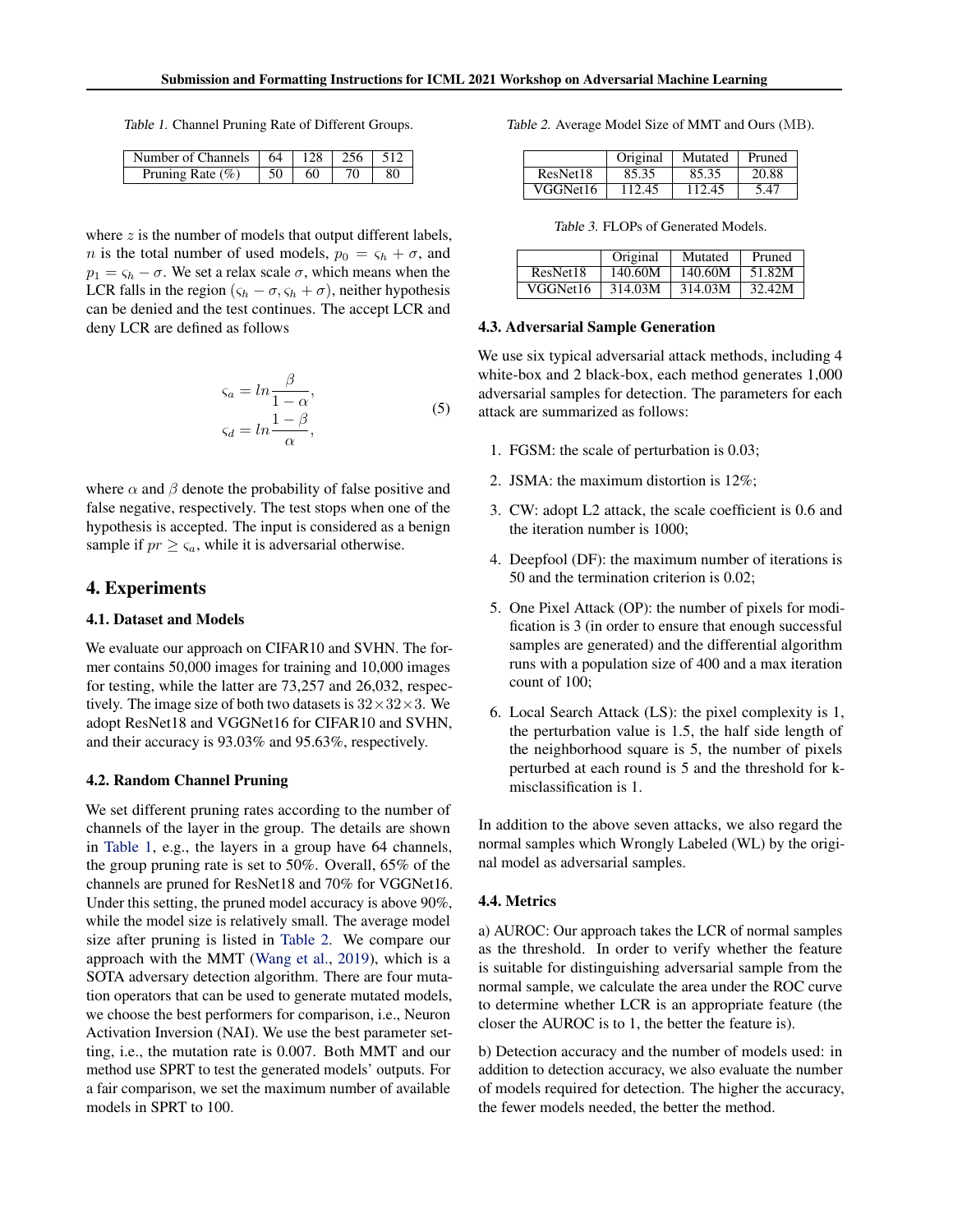





Figure 2. The detection accuracy (Accuracy) and the number of used models (#Models) on CIFAR10.

#### 4.5. Results

As shown in [Table 2,](#page-2-0) our random pruning strategy greatly reduced the model size from 85.35 MB and 112.45 MB to 20.88 MB and 5.47 MB on CIFAR10 and SVHN, respectively. The FLoating point OPerations (FLOPs) of generated models are listed in [Table 3.](#page-2-0) The pruning reduces the number of FLOPs from 140.60M and 314.03M to 51.82M and 32.42M on CIFAR10 and SVHN respectively. Note that the mutation operator does not change the model size nor the FLOPs, thus models generated by MMT are the same size as the original model.

AUROC scores are summarized in Table 4. With the best results marked in bold, our approach outperforms MMT with average AUROC 0.9750 and 0.9816 on CIFAR10 and SVHN respectively, while MMT is 0.9502 and 0.9242. It shows that our pruned models are better in distinguishing



Figure 3. The detection accuracy (Accuracy) and the number of used models (#Models) on SVHN.

normal samples and adversarial samples.

Figure 2 and Figure 3 show the adversarial sample detection accuracy and the number of used models. On average, our approach used only 29.24 and 30.68 models for all attacks, while MMT requires 42.81 and 64.66 models for CIFAR10 and SVHN, respectively. In addition to the reduction in model numbers, our pruned model also has advantages in terms of memory footprint and inference speed. The average detection accuracy on CIFAR10 and SVHN are 92.76% and 93.92%, exceeding MMT (87.47% and 63.00%) 5.29% and 30.92%, which shows the superior of our approach.

## 5. Conclusion

In this paper, we propose an adversarial sample detection algorithm based on random channel pruning models. Compared with mutation operators, channel pruning greatly reduces the actual model size and improves the model sensitivity to the adversarial samples. We use SPRT to test the pruned models outputs and detect adversarial samples through the label changing rate. Experimental results show that our method outperforms MMT in AUROC, the number of used models, model size, and detection accuracy. The average AUROC of our method outperforms MMT (0.9502 and 0.9242) 0.0248 and 0.0574 on CIFAR10 and SVHN, respectively. Using only 29.24 and 30.68 models, the average detection accuracy of our method on CIFAR10 and SVHN are 92.76% and 93.92%, while MMT needs 42.81 and 64.66 models with accuracy 74.74% and 44.79%.